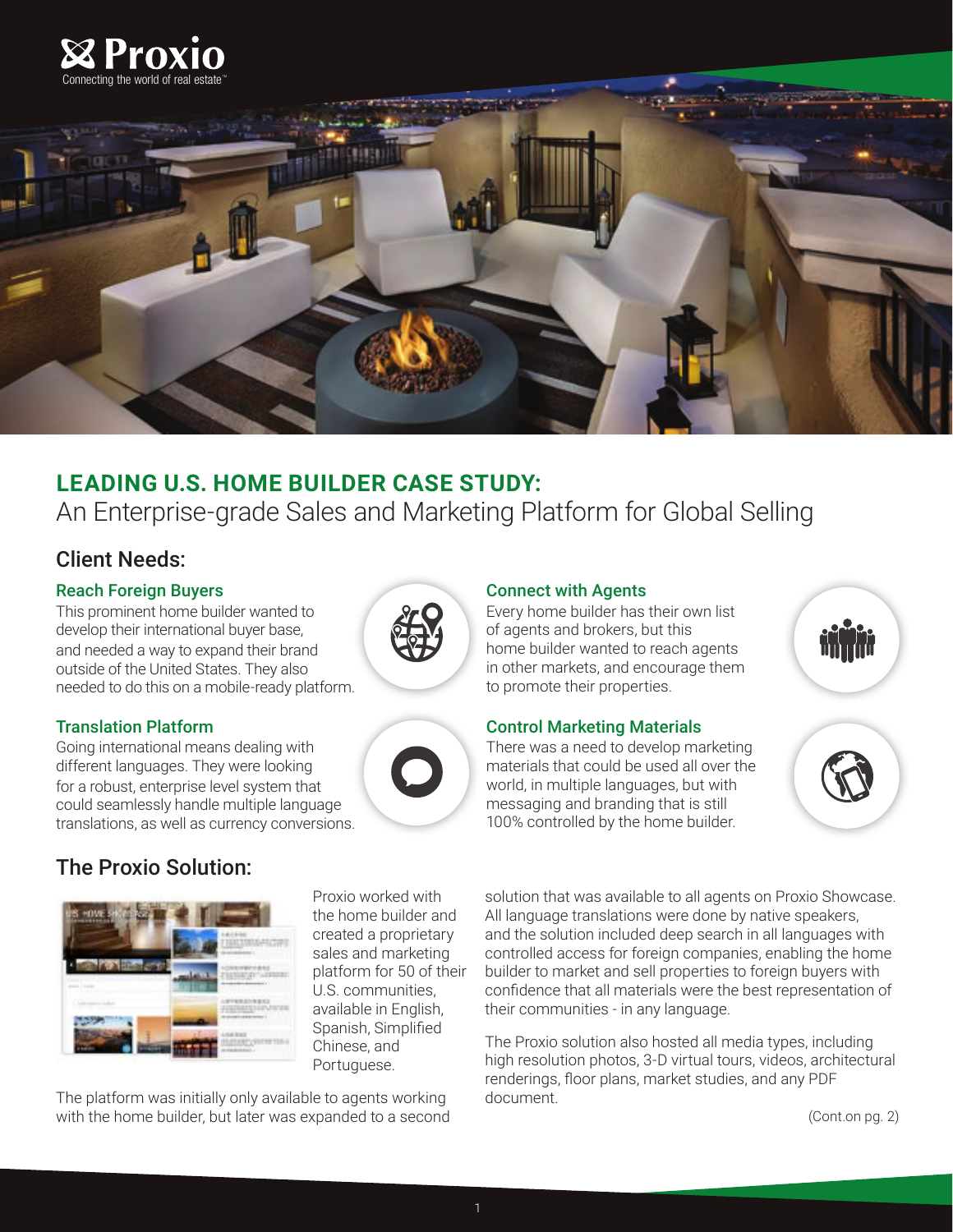

# U.S. HOME SHOWCASE

Quality homes for every investment, in communities that match every lifestyle.

# The Proxio Solution (cont.)

Proxio's platform enabled the builder to ensure that any change made to the marketing materials is immediately populated throughout the system to all agents everywhere, ensuring



that inventory is always accurate and presented to spec.

With all of their information digitized and in one unified location to manage projects, the home builder was able to more efficiently manage and market their full portfolio. A "closed" system enabled the home builder to communicate and share materials with their own agents, and their "open" system enabled all agents on the Proxio platform to market the home builder's properties, in their native language, with confidence that the materials are 100% right, 100% of the time.

Agents on both the closed and open system received a beautifully formatted website, instantly created from the property inventory information, and were able to easily promote and share to their personal networks via email, Facebook, LinkedIn, Google+, Twitter and Pinterest, with 100% confidence that all leads are tracked and come back to them.

Finally, as part of the Proxio solution, the home builder also received a complete back-end analytics suite, that provides detailed insight into all the marketing activities on the platform.

The home builder is able to track leads, property views, and digital brochure downloads, as well as who is following their property, by

geography, language, and marketing channel, providing vital information in real time into where interest is coming from to focus marketing activities

## **CUSTOMER SUCCESS:**

- Over 10,000 agents have promoted the properties worldwide, generating over 300,000 property views, with leads coming from over 30 countries.
- The home builder hired a dedicated National Sales Manager to process all the Proxio leads.
- After seeing success with their initial 50 developments on the Proxio platform, the home builder added 40 additional communities within 8 months of launching the service